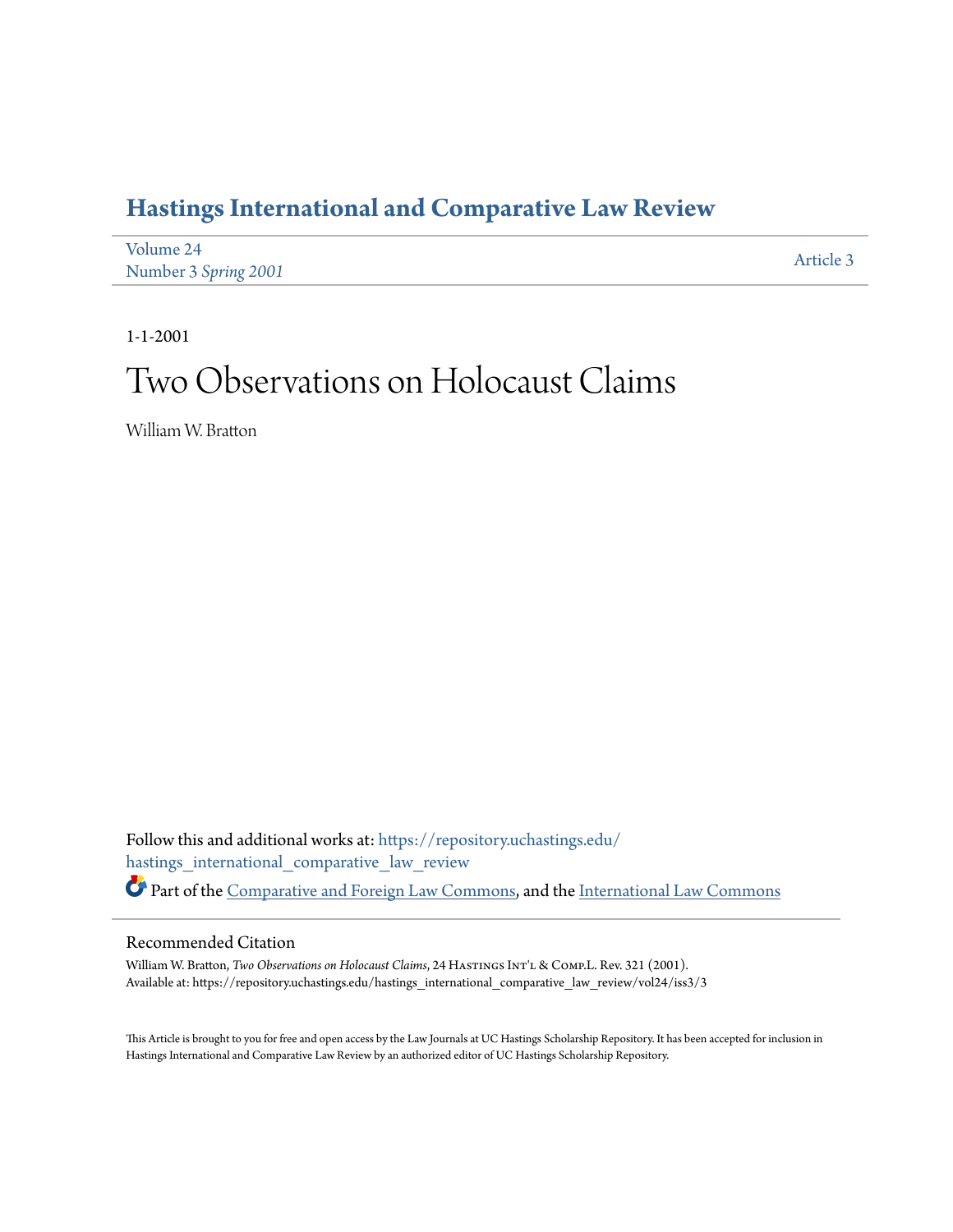### **Two Observations On Holocaust Claims**

*BY* WILLIAM BRATTON\*

I have two observations to make about Holocaust and related claims litigation and its relation to the subject of corporate social responsibility. My perspective is that of a corporate law teacher.

First point: large firms are making reparations because they do business on a global basis; despite this, many of the generating forces and events have operated at local levels in a manner inimical to globalist principles.

Second point: these corporations can be required to make these reparations because their status as legal entities, which ordinarily serves to deflect responsibility, facilitates inherited culpability in a way that does not obtain to human beings.

With these two points, this reparations movement reverses our usual expectations about multinational corporations and their global operations.

#### **I. First Point**

As to the first point, billions are being paid to Holocaust claims boards and plaintiffs without a single one of the well-publicized cluster of U.S. lawsuits having been litigated to final judgment for the plaintiffs.

Why have all of these corporate defendants settled? Should we infer that this is a spontaneous order result achieved in the global venue-a triumph of international private ordering? Did the firms' rational interest in reputation preservation, or, alternatively or concomitantly, an imposition of shame on them by normative entrepreneurs in this country and elsewhere, bring them to the settlement table? Certainly, moral pressure, applied by private groups and government actors, and heightened by the international

<sup>\*</sup> Samuel Tyler Research Professor of Law, George Washington University Law School.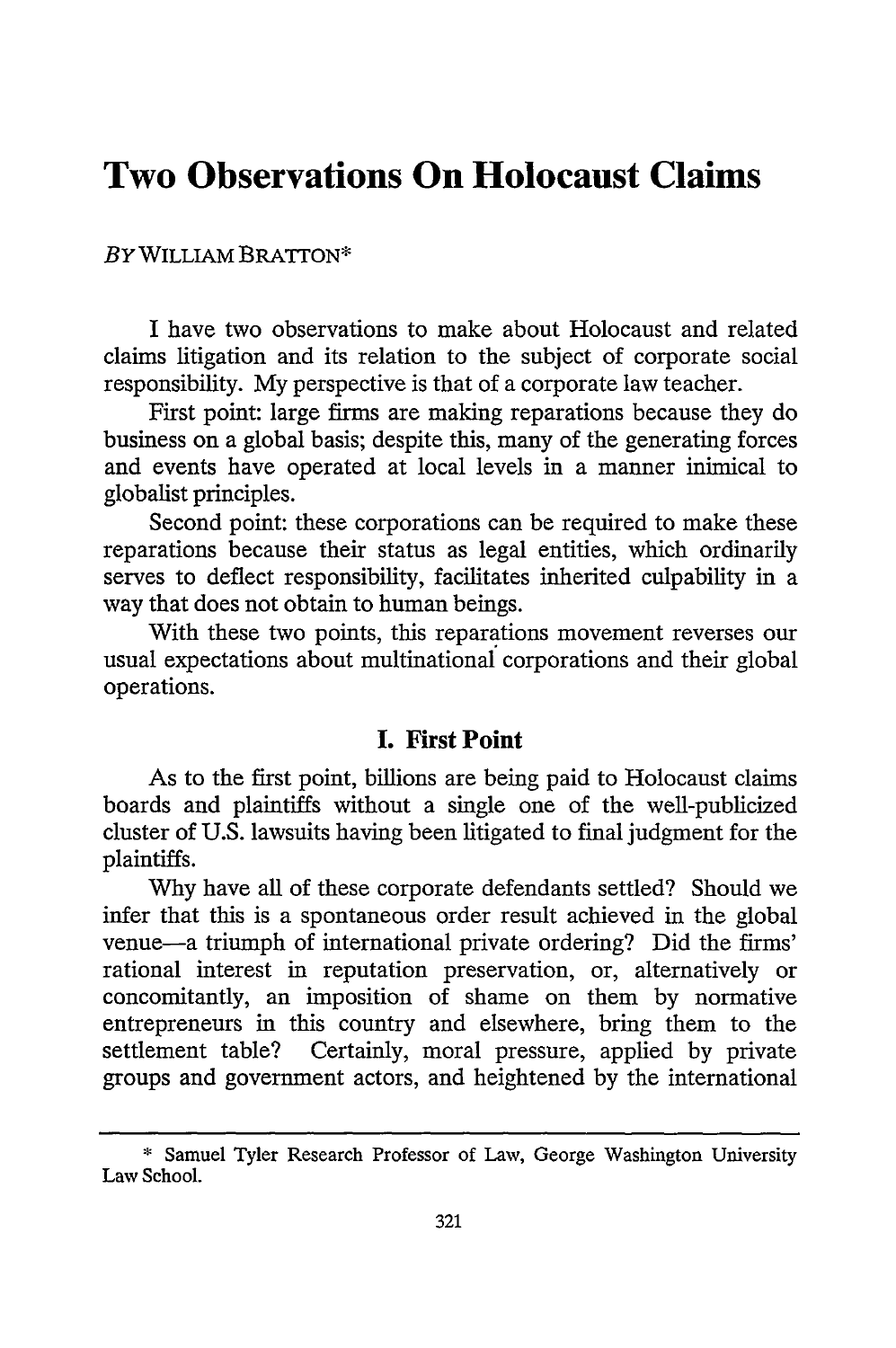media, matters here.

But this is not just public shaming and private ordering. Law and legal entrepreneurs wielding sticks also show up in the sequence of events. And, significantly, they have done so for the most part at the state and local level in the United States.

Consider the lawsuits filed in New York and California against the Swiss banks. These were defended in part on the ground that the Swiss government's claims settlement process was the more appropriate forum. Yet the banks settled here for \$1.25 billion in August 1998. Why? Threats of sanctions, I daresay of dubious legality, made by elected officials in the state of New York brought the banks to the table, as did threats in the Senate banking committee, then run by another New York politician, Alfonse D'Amato.

Not dissimilarly, the insurance claims moved from U.S. courts to the international settlement framework by way of an agreement among insurance commissioners from New York, California and Florida and six European insurers, one of which later withdrew upon ceasing to do business in the United States. The German process for the compensation of slave laborers was initiated in 1999 with mention of proliferating litigation here and with the final settlement originally being contingent on dismissal of the U.S. lawsuits. In contrast, actual judicial rulings implicating international law, which began coming down after 1998, have gone the defendants' way.

This all suggests a standard public choice account of the claims movement. The critical impetus came from pressure groups and local politicians anxious to assist them in New York, Florida, and .California. These actors worked in tandem, if not in partnership, with actors from the plaintiff's bar, targeting foreign firms lacking in local influence. In state-level legal and political arenas, the interests of fluid commerce in the global venue can count for little. In short, we have had a classic hold-up in the stream of cross-border commerce, with locals imposing themselves on foreign firms that are made to bear the cost of the hold-up in order to access the value held out by doing business in the locality. In particular, the need for access to New York as a world financial center seems to have figured centrally in the firms' vulnerability.

Not that moral imperative has not operated also. In its absence, New York's interest in presenting itself as a hospitable venue for international capital might have reasserted itself so as to change the incentives of local politicians. And, absent a moral imperative with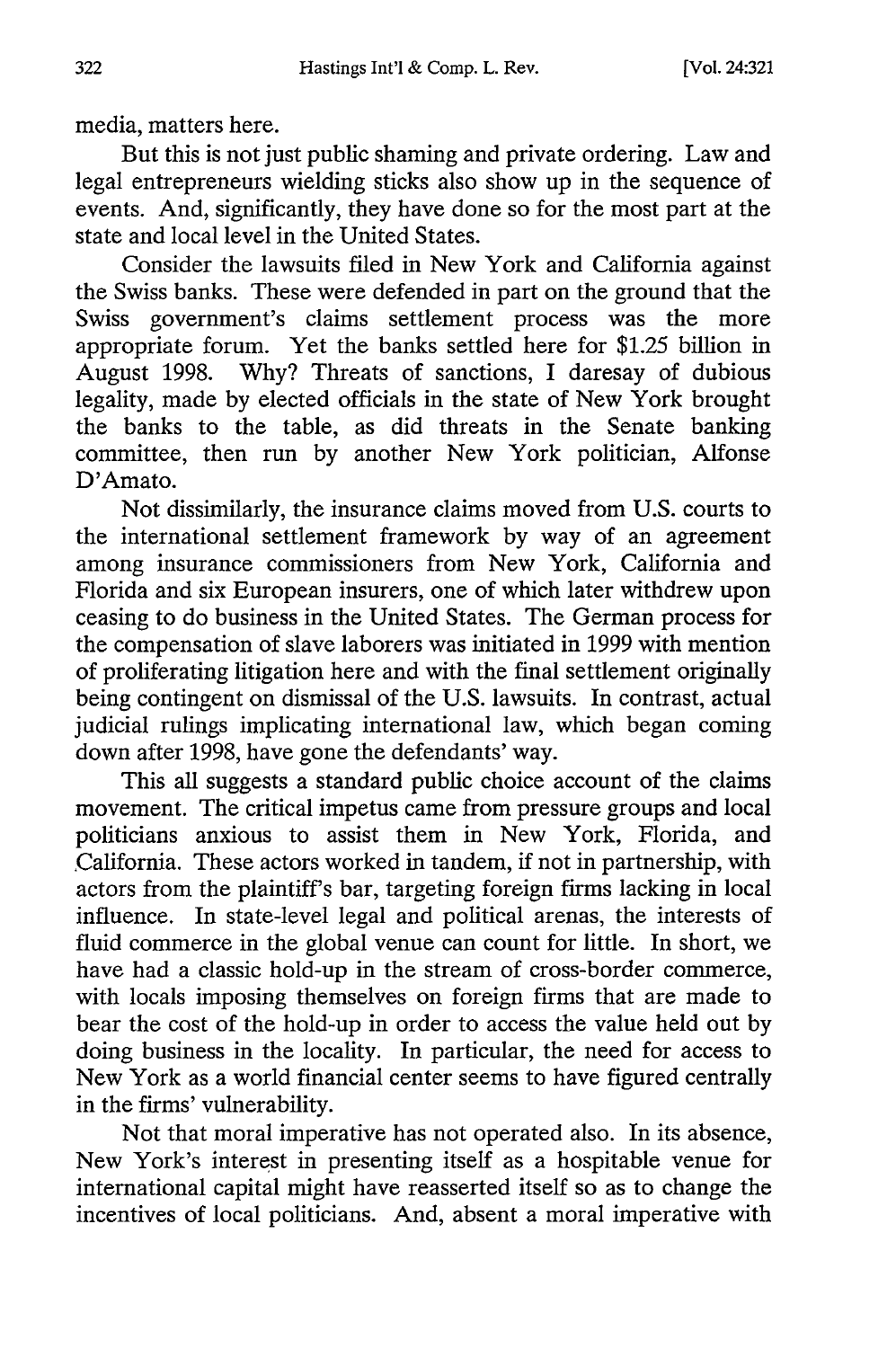negative and uncontrollable reputational implications, a firm would be less quick to settle.

But I wonder what the outcome would have been had the moral imperative operated alone, with no assist from lawyers and politicians wielding legal sticks at a barricade blocking a crossroad of global finance. I also wonder how much money would be on the table had all outcomes depended exclusively on transnational and international law interpreted by judges or actors from the international law community.

Expanding, here local and global interests have conflicted, with no Commerce Clause to force an outcome on the global side. Here the multinational firm goes abroad and gets slammed with liability, where in the usual globalization story the multinational goes abroad to operate free of domestic regulatory constraints. That freedom implies irresponsibility, whether we are talking about Nike contracting to have sneakers manufactured by minors in Indonesia, an American industrial producing in Maquiladoras free of domestic wage levels and labor standards, or an American firm setting a transfer price with an Irish subsidiary so as to lighten its domestic corporate tax burden.

### **II. Second Point**

Note that, given the peculiarities of the corporate form, such dubious corporate conduct tends to proceed without accountability on the part of any of the human actors who make the firm's decisions. After all, they do what they do to enhance shareholder value, referring us to their fidelity to the shareholder interest when we complain of negative social consequences. But, of course, they make that reference knowing well that we will be unable to fix responsibility on their shareholder beneficiaries because the juridical corporation intervenes to shield the shareholders with limited liability. More than that, with dispersed shareholding there never emerges a human face to which moral responsibility meaningfully might be assigned. It diffuses in the collectivity.

It follows that to fix a collective responsibility we must take the firm as it comes-as a firm. This can be less than satisfactory. When the firm commits a crime, for example, we cannot incarcerate its corporate personality, constructively but meaningfully criminal though it may be. We can only fine it (and we may or may not find a culpable human agent for incarceration). Thus does corporate entity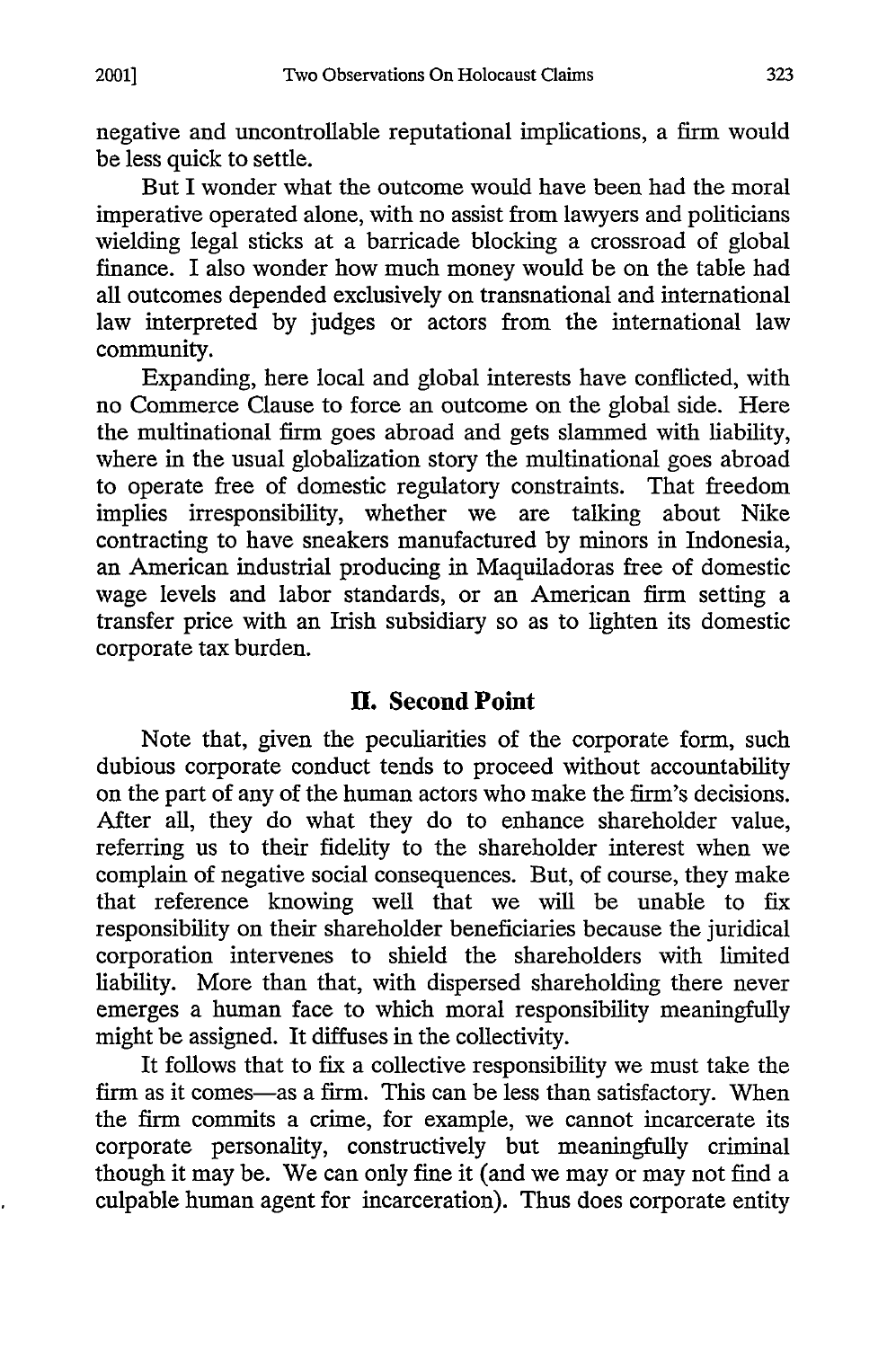status usually deflect responsibility.

My second point is that entity status has the opposite effect with Holocaust claims. Recall that fifteen and twenty years ago, the American legal system sought corrective justice for the Holocaust by searching out and sending home direct participants who had come here after the war. By now such actors have passed from the scene, as have the culpable actors who ran Swiss banks, continental insurers, and German industrials during and after the War. Now our legal system seeks to compensate surviving victims (and in the case of many awards made in the Swiss bank claims process, the descendants and collaterals of deceased victims) while there is still time. A case for reparations certainly could remain powerful after the surviving victims too are gone-as we see with arguments for reparations respecting American slavery. But it would be a case unsuited to the context of private litigation and dispute resolution.

Meanwhile, unlike the responsible human beings, there is no danger that the corporate defendants will disappear. The basic attributes of corporateness—fictive legal personality, unlimited life, and successorship in the event of merger or acquisition-keep corporate perpetrators present and accountable.

Not that questions could not have been raised if some of the claims had gone to full litigation. The gravamen of many of the complaints has been unjust enrichment. Given this, one legitimately can ask whether a corporate defendant's endurance as a legal entity by itself imports responsibility, or whether a finding of present responsibility requires a showing of institutional and ownership continuity. To show unjust enrichment today, one would arguably have to show some tie between today's economic entity and the Warera entity that took value from the victims.

This manifestly appears to be the case with Swiss banks and Holocaust victim deposits. If, as seems likely, the institutional world of the Swiss bank is highly stable, today's banks rest on a capital base as to which the victims' deposits are as much a part as any capital contributed prior to 1950. As between survivors or relatives of victims and the banks' equity-holders, the former ought to have the benefit of that capital.

The case is harder with the claim that the banks benefited from doing business with the Third Reich, acting as conduits for gold exchanged for capital which supported the war effort and otherwise acting as intermediaries in trade between the Reich and the outside world. Here there may or may not be an attributable unit of capital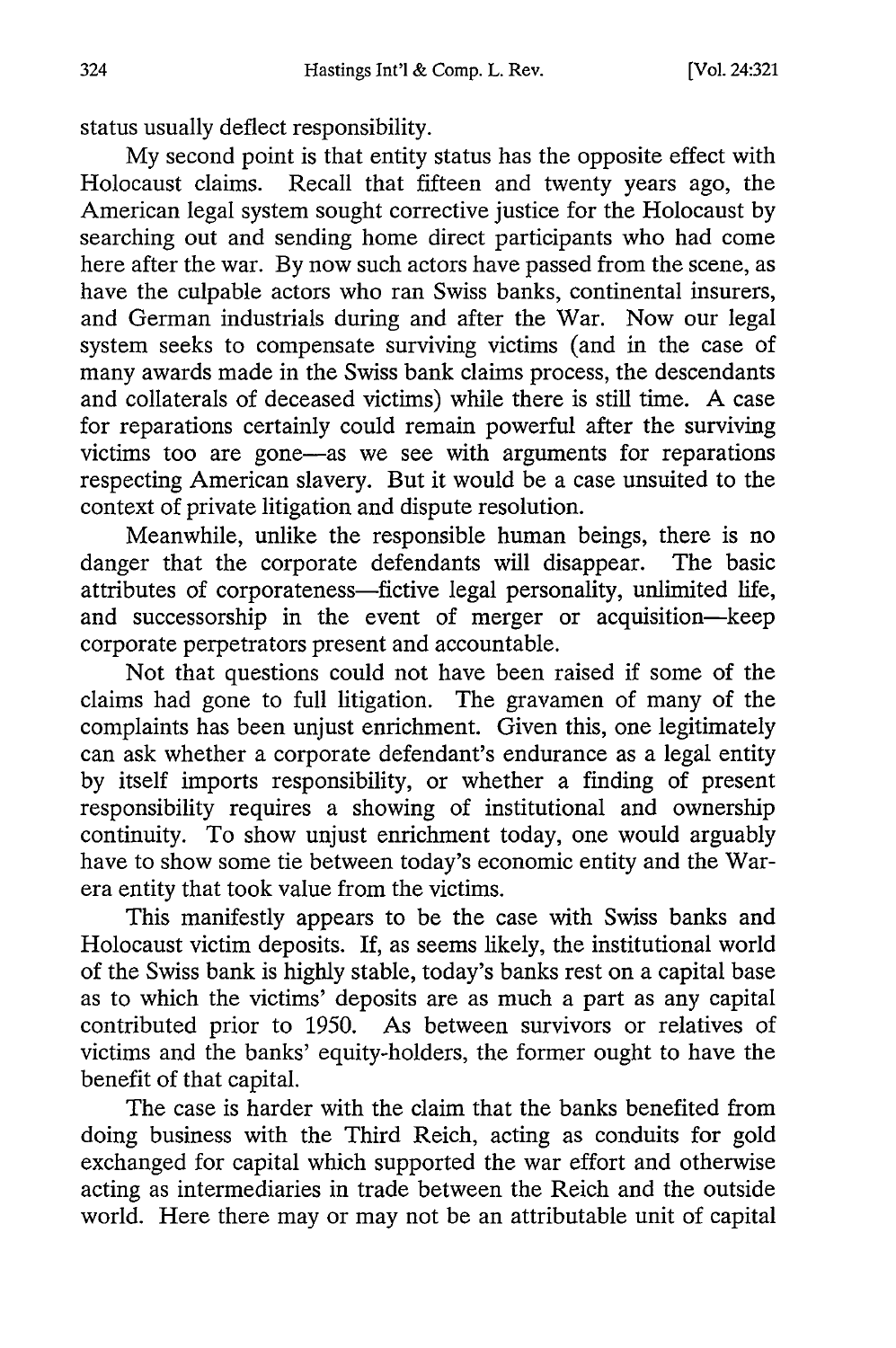depending on the financial particulars of those long-ago transactions.

Institutional continuity also has been disputed in the case of the insurers, who raised postwar nationalizations in the East as defenses. Just what those nationalizations meant in financial terms is not immediately clear. Here the benefit conferred is the prewar flow of premiums. Such returns as originated in Eastern Europe may or may not have flowed upward to the home office of a company like Generali. If they did, and Generali otherwise has been a stable corporate institution, then a plausible case can be made out.

Compare a hypothetical case—one entirely a figment of my imagination constructed for the sake of argument. Suppose the policies in question were written by a Czech company wholly-owned by an Italian parent. It was operated as a separate entity and its policy proceeds were invested in a portfolio sited in Prague. After the War, what remained of the portfolio was subsumed into the nationalized Czech economy. What is the benefit conferred on today's Italian parent? The best one can do is look to intercorporate dividend flows prior to nationalization and draw inferences.

Assume we find such a benefit flowing from Prague to Italy and spin the hypothetical out another step. Now assume that the Italian insurer was closely held by a family and that the family cashed out in 1948 by selling 100 percent of their stock to another Italian insurer. The insurer becomes the purchasing company's wholly-owned subsidiary. But whither the benefit of the antecedent premium flows? The surviving firm can argue that, despite the corporate continuity, the benefit redounded to the selling human equity-holders in 1948. The same point obtains if its equity is publicly traded. Dispersed stockholdings turn over as the years pass. Once they do so completely, the ownership tie to the tortfeasor firm arguably disappears. There is institutional continuity, but when the question is benefit conferred, an economic institution whose ownership does not turn over, like a university or a state, makes a more attractive defendant a half century later.

So which is it—the nominal entity or the economic substance? If I were deciding matters of law in a Holocaust claims case respecting slave labor or insurance policies (the Swiss bank deposits would be easy), I would be inclined to discredit arguments along the foregoing lines and let liability follow from entity continuity. The theory is simple: Corporations and corporate actors, having taken the advantage of entity status and legal personality across the entire period, should now also be held to take the detriments of entity status